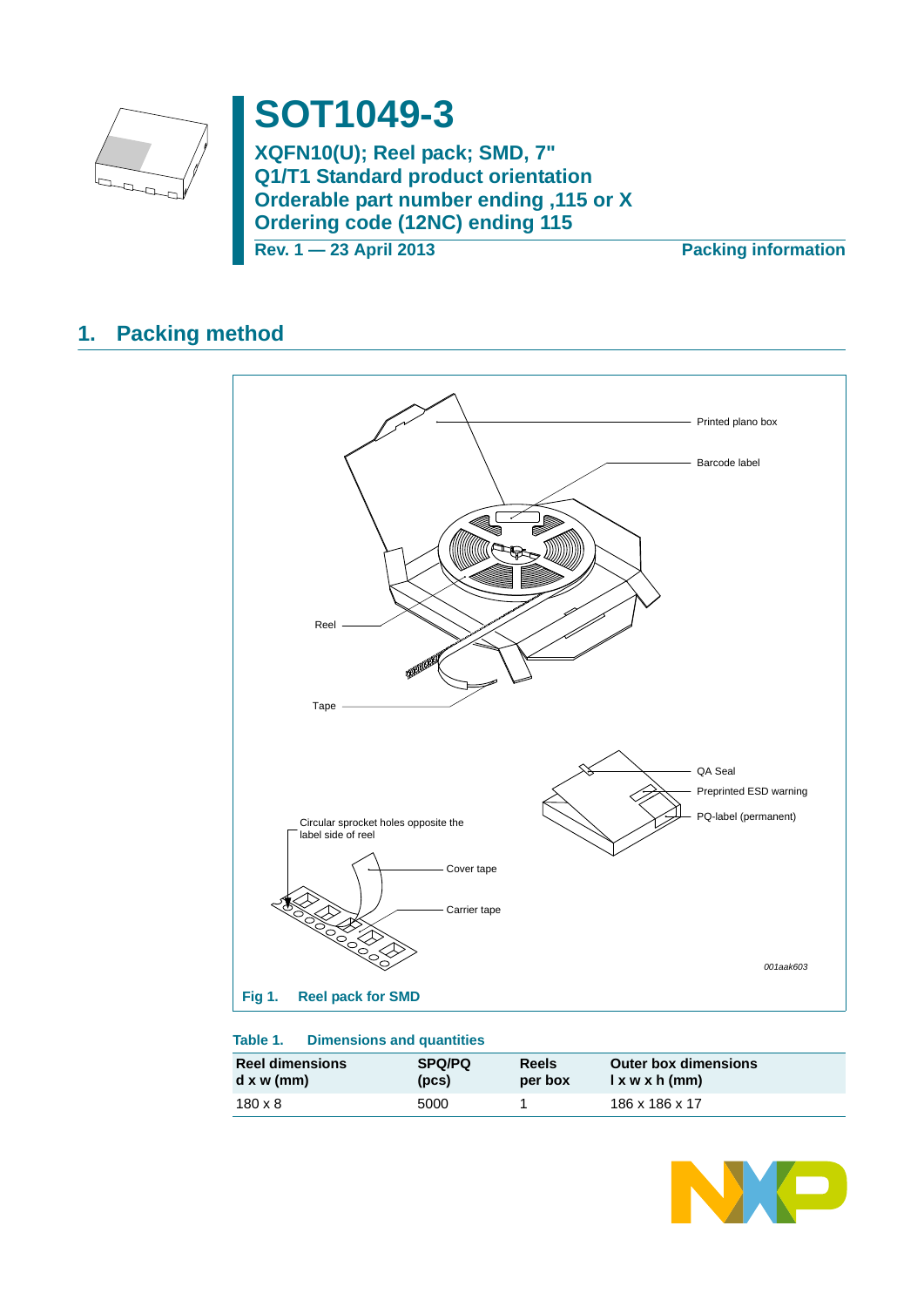# **NXP Semiconductors SOT1049-3**

### **XQFN10(U); Reel pack; SMD, 7" Q1/T1 Standard product orientation Orderable part number ending ,115 or X Ordering code (12NC) ending 115**

### **2. Product orientation**



# **3. Carrier tape dimensions**



### **Table 2. Carrier tape dimensions**

*In accordance with IEC 60286-3.*

| $A_0$ (mm) | $B_0$ (mm) | $K_0$ (mm) | T(mm) | $P_1$ (mm) | $W$ (mm) |
|------------|------------|------------|-------|------------|----------|
| 1.85       | 2.35       |            | -     |            |          |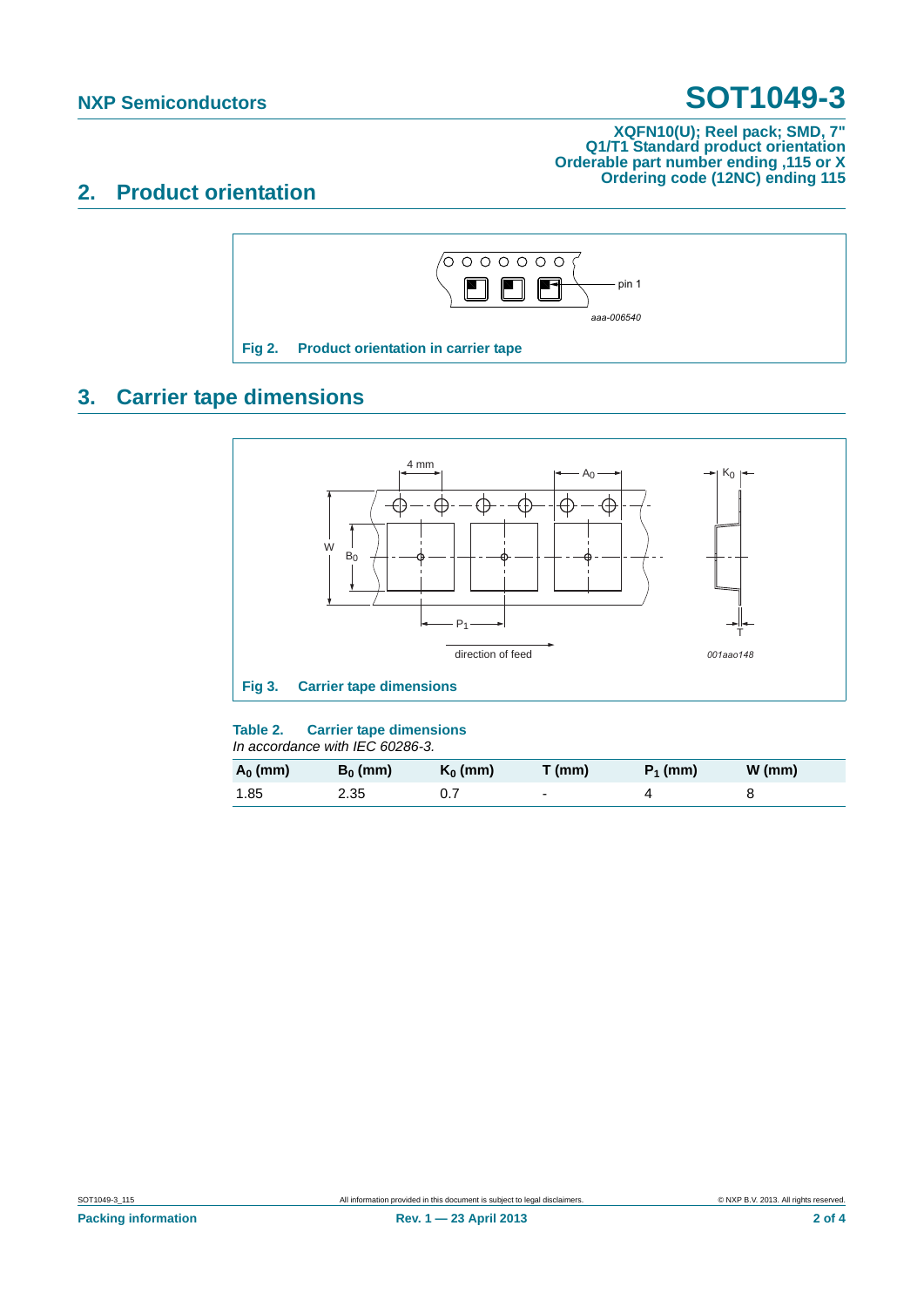# **NXP Semiconductors SOT1049-3**

### **XQFN10(U); Reel pack; SMD, 7" Q1/T1 Standard product orientation Orderable part number ending ,115 or X Ordering code (12NC) ending 115**

## **4. Reel dimensions**



#### **Table 3. Reel dimensions** *In accordance with IEC 60286-3.*

| $D$ (mm) | $W$ (mm) |
|----------|----------|
| 180      | c        |